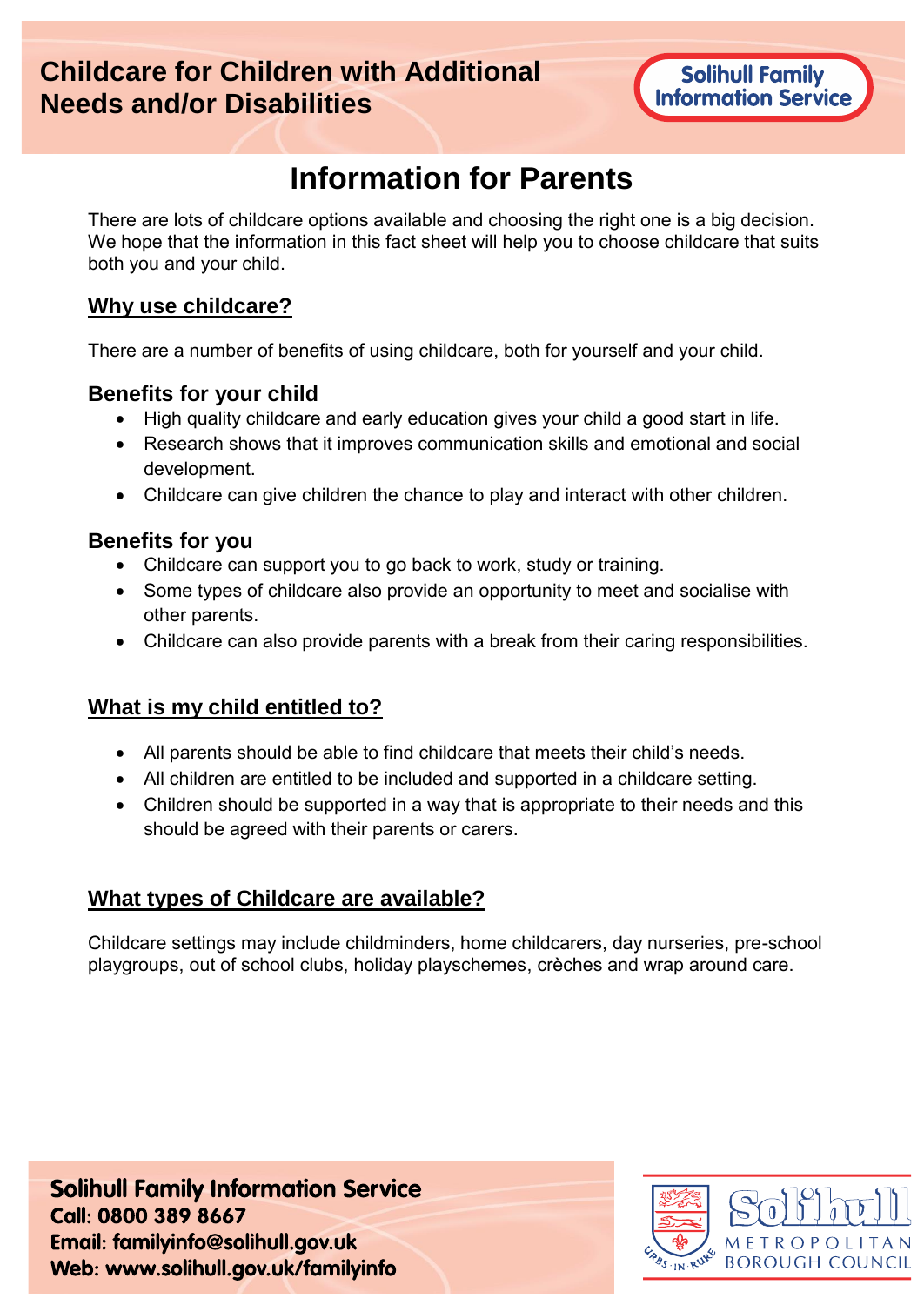### **How do I choose a suitable childcare place?**

The **Family Information Service** can tell you about your childcare options and give you details about what is available in your local area.

The Family Information Service (FIS) provides free and impartial information, advice and assistance to families with children aged 0-19yrs and 0-25yrs with additional needs.

We can provide information on a range of topics including registered childcare, help with childcare costs, free early education places for two, three and four year olds, things to do and places to go, as well as people and support services that can help you.

Please contact **Solihull Family Information Service** if you would like further support finding a childcare place that is suitable for your child. We can;

- Make you aware of your childcare options
- Inform you about some of the financial support available to you
- Advise you on the support available to settings to meet your child's individual needs.
- Let you know about other support available for you and your family
- Contact settings on your behalf to find out if they have a suitable vacancy

#### **What should I look for?**

If you have a child with an additional need and/or disability there may be things you want to look for or talk to the childcare setting about before you make your choice. This may include things like;

- Are you and your child made to feel welcome?
- How will the childcare setting meet your child's particular needs?
- Is the space appropriate  $-$  layout of the setting, size of the rooms, door openings, lighting?
- How many children use the setting?
- Is car parking and access to the building suitable?
- What about surrounding roads and open spaces?
- Are there suitable changing facilities?
- Are the activities and experiences on offer appropriate for your child?

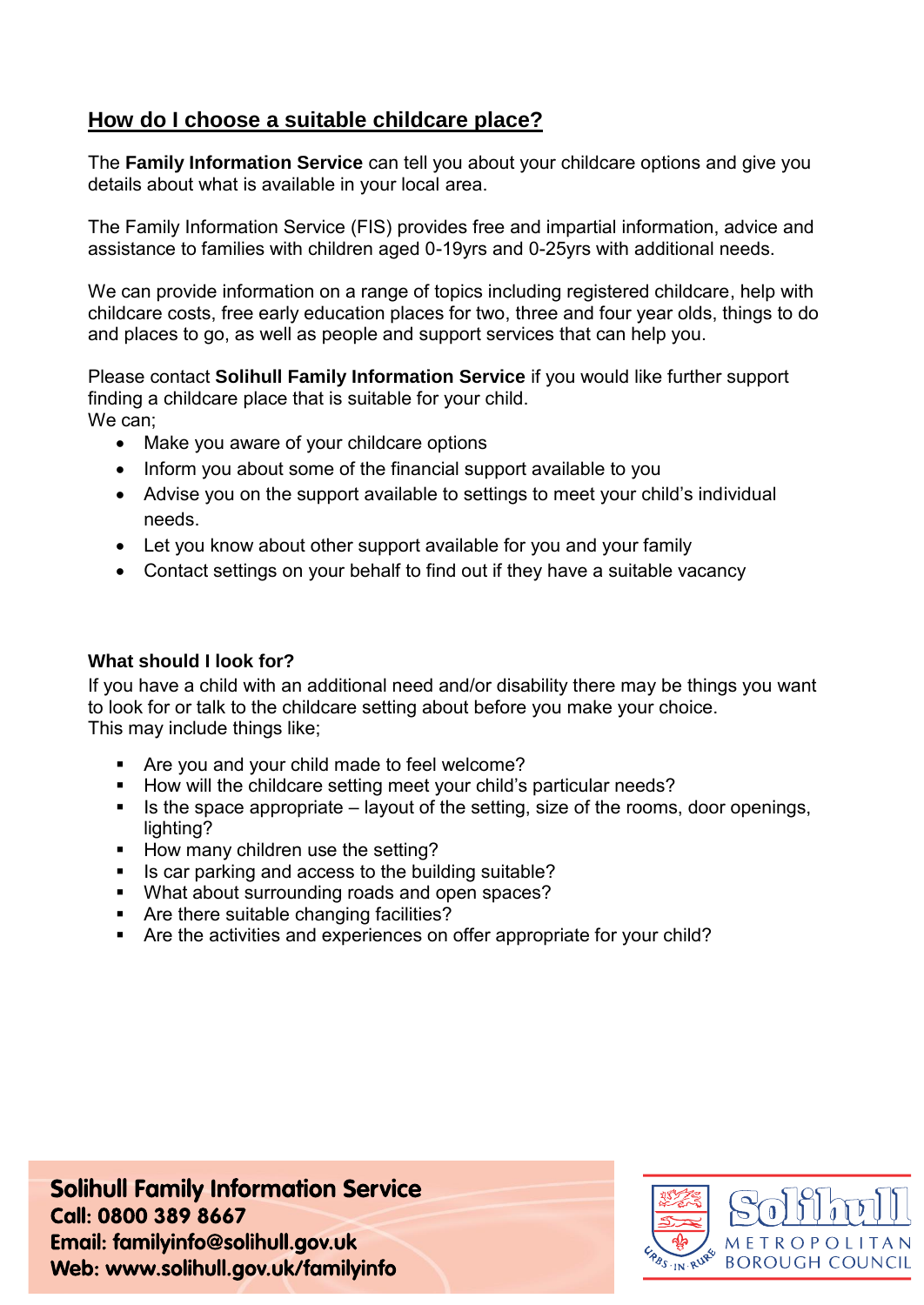#### **What things should I talk about when I visit?**

It is important that staff know as much about your child's needs as possible. It will help prepare the childcare setting and will help your child to settle and enjoy the experience.

You may want to talk about;

- What your child is good at and where they might need help
- What your child likes to eat and any specific dietary requirements
- **What your child likes and dislikes**
- How to comfort your child if they are distressed
- Other information about your child's routines
- **Any behaviour patterns your child displays**
- Any communication difficulties, including signing
- **Any physical needs of your child**
- Any specialist equipment used by your child or needed for your child
- The involvement of other professionals
- Any medical conditions your child has
- **Any training the staff may need to meet your child's needs.**

Some childcare settings have a Special Educational Needs Co-ordinator (SENCo) and it may be helpful to meet with this person and with the person who is going to be your child's main carer to discuss your child's needs and how they are going to be met.

For families who are already working with a group of professionals it may be useful to invite someone from the childcare setting to any meetings.

Childcare settings can get information and advice about how to best support and include a child with additional needs and/or disabilities by contacting the Solihull Metropolitan Borough Council Early Years Service.

## **Additional Funding for Childcare settings**

- In some circumstances childcare settings can access a higher hourly rate of funding from the council for 2, 3 or 4 year olds taking up their early education funded place. Childcare settings can make a referral for a panel to consider if the extra funding can be made available. The higher rate of funding can be used to help a childcare setting meet a child's individual needs. The childcare setting can contact the Specialist Inclusion Support Service (SISS) for more information about 'Inclusion Funding'.
- In some circumstances childcare settings can access further additional funding each year to help disabled children access their early education funded place. If a child receives Disability Living Allowance (DLA) and takes up their 3&4 year old early education funded place the family can nominate one childcare setting to receive the annual 'Disability Access Fund' (DAF) payment.

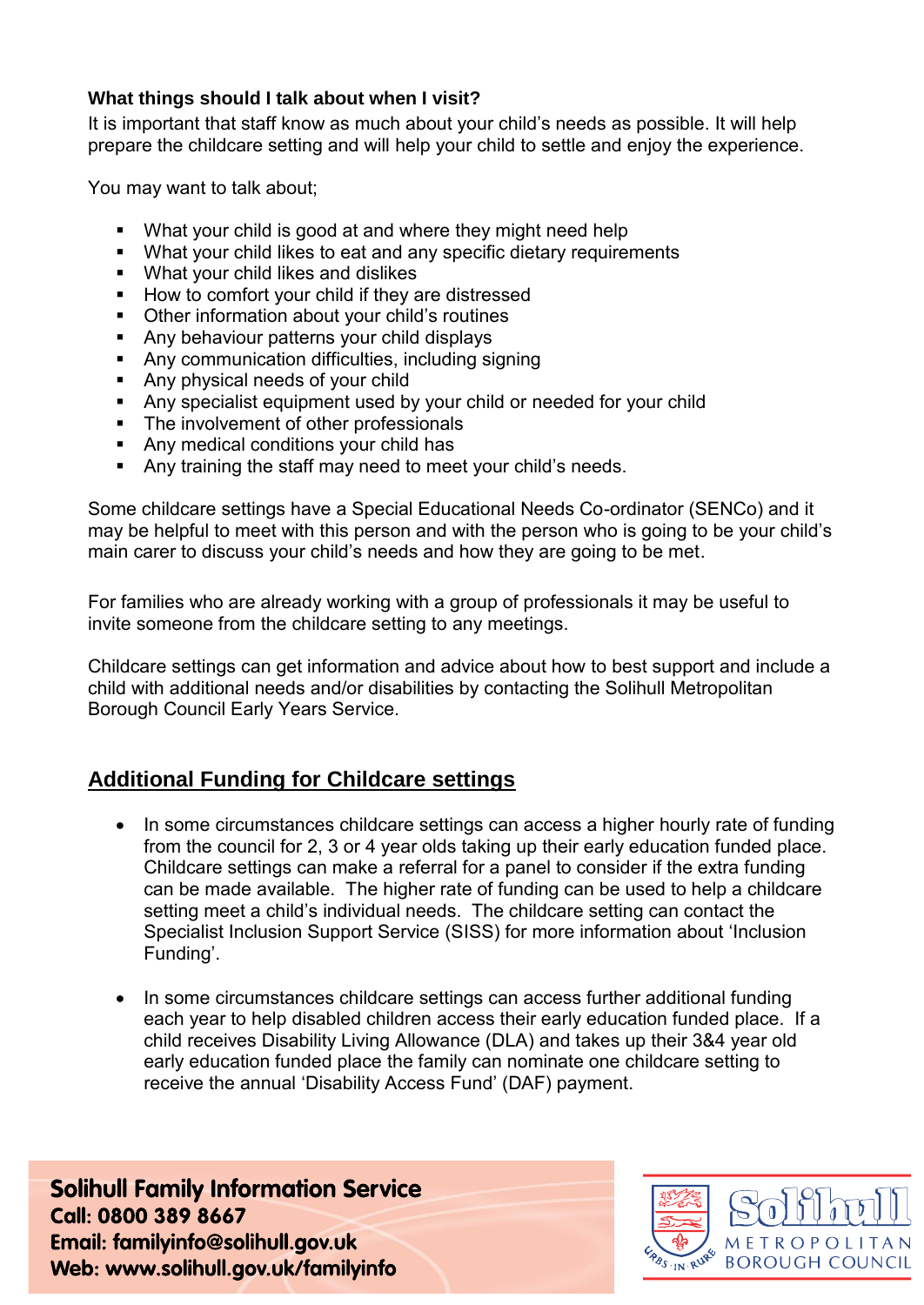## **Paying for childcare**

The **Family Information Service** can provide you with information about childcare costs in Solihull.

We can tell you about:

- Early Education Funding for some two year olds (up to 15 hours per week),
- Early Education Funding for three and four year olds (up to 15 hours per week for all families and up to 30 hours per week for some)
- Tax Free Childcare
- Tax Credits for Childcare
- Universal Credit for Childcare
- Support while you study
- Flexible working and time off

Information about help with childcare costs is also available on the national childcare choices website at<https://www.childcarechoices.gov.uk/>

In addition to the help available to all families, you may be able to access additional financial help if you are the parent of a disabled child. This will depend upon your individual circumstances.

- You may be able to access Disability Living Allowance (DLA) to help with the additional costs of your child living with a disability. More information is available online at [www.gov.uk](http://www.gov.uk/) , you can contact your nearest Jobcentre plus office or you can call the DLA Helpline on 0345 712 3456.
- You might qualify for Carers Allowance if you spend at least 35 hours a week caring for a child who gets the middle or highest rate of DLA. More information is available online at [www.gov.uk](http://www.gov.uk/) , you can contact your nearest Jobcentre plus office or you can call the Carers Allowance Helpline on 0800 731 0297
- If you are claiming Disability Living Allowance you may also be able to access additional financial support through the disabled child element of Child Tax Credit. More information is available online at [www.gov.uk](http://www.gov.uk/) or you can telephone the Tax Credit Helpline on 0345 300 3900.

Waving Not Drowning is a project for parents who work, want to work, and who have children with disabilities. They offer free advice on tax credits, flexible working and rights at work on their free helpline 0300 012 0312 or via their website [www.workingfamilies.org.uk](http://www.workingfamilies.org.uk/)

Would you like to know what's happening in Solihull for children and families? Then join our Parent's Network for regular information at [www.solihull.gov.uk/children-and-family](http://www.solihull.gov.uk/children-and-family-support/solihullparentsnetwork)[support/solihullparentsnetwork](http://www.solihull.gov.uk/children-and-family-support/solihullparentsnetwork)